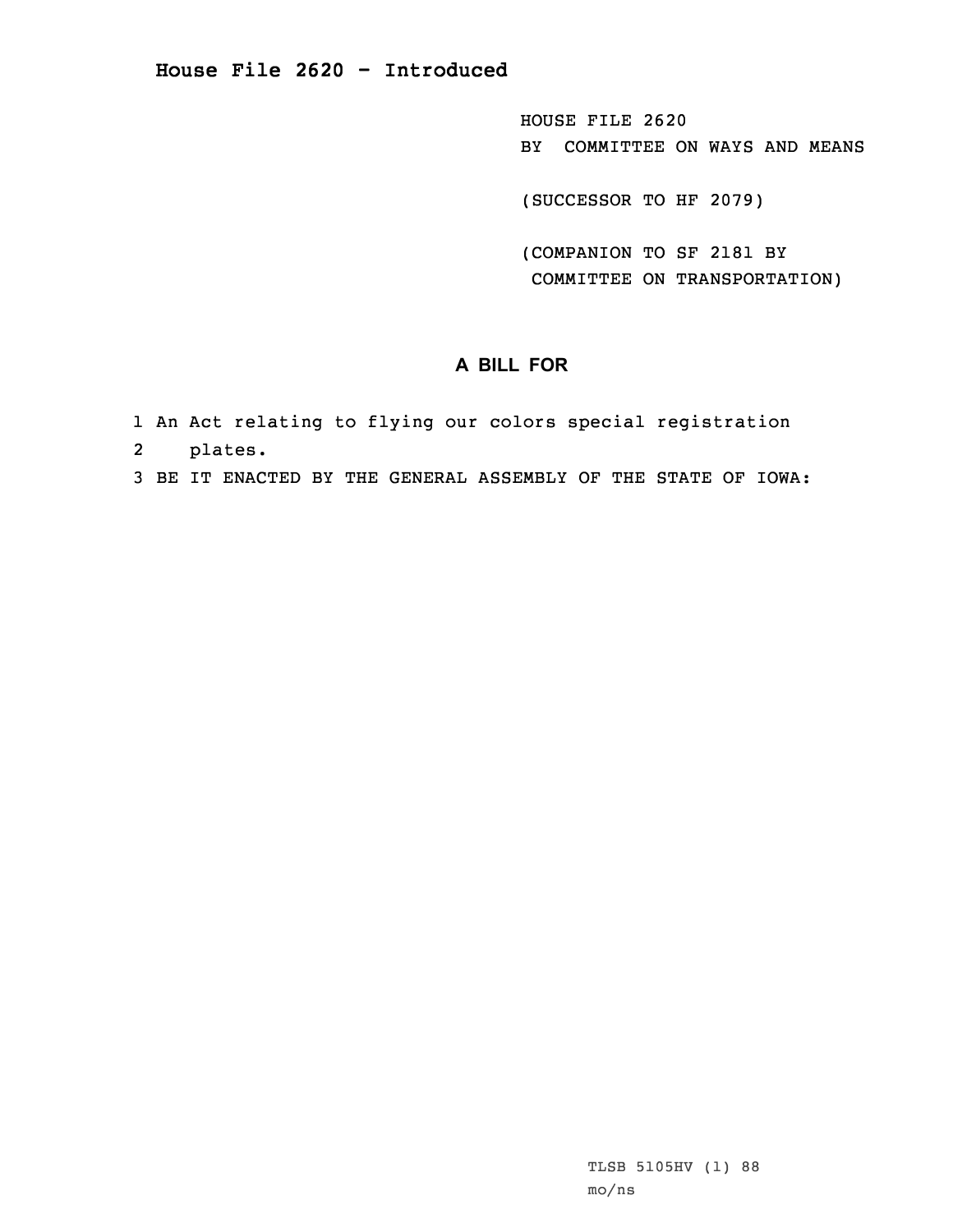1 Section 1. Section 321.34, Code 2020, is amended by adding 2 the following new subsection:

3 NEW SUBSECTION. 11D. *Flying our colors plates.*

4 *a.* Upon application and payment of the proper fees, the director may issue flying our colors plates to the owner of <sup>a</sup> motor vehicle subject to registration under section 321.109, subsection 1, autocycle, motor truck, motor home, multipurpose vehicle, motorcycle, trailer, or travel trailer.

 *b.* Flying our colors plates shall be designed by the department. Flying our colors plates shall be navy along the top and red along the bottom, and contain <sup>a</sup> white space in the middle of the plate which shall include the plate's letters and numbers in black and <sup>a</sup> gray image of <sup>a</sup> bald eagle behind the plate's letters and numbers.

 *c.* (1) The special flying our colors fee for letter-number designated flying our colors plates is thirty-five dollars. An applicant may obtain personalized flying our colors plates upon payment of the fee for personalized plates as provided in subsection 5, which is in addition to the special fee. The fees collected by the director under this subsection shall be paid monthly to the treasurer of state and deposited in the road use tax fund.

 (2) The treasurer of state shall credit monthly from the statutory allocations fund created under section 321.145, subsection 2, to the flood mitigation fund created under section 418.10, the amount of the special fees collected in the previous month for flying our colors plates. This subparagraph is repealed July 1, 2023.

 *d.* Upon receipt of the special registration plates, the applicant shall surrender the current registration plates to the county treasurer. The county treasurer shall validate the special registration plates in the same manner as regular registration plates are validated under this section. The annual special flying our colors fee for letter-number designated flying our colors plates is ten dollars which

-1-

LSB 5105HV (1) 88  $mo/ns$  1/3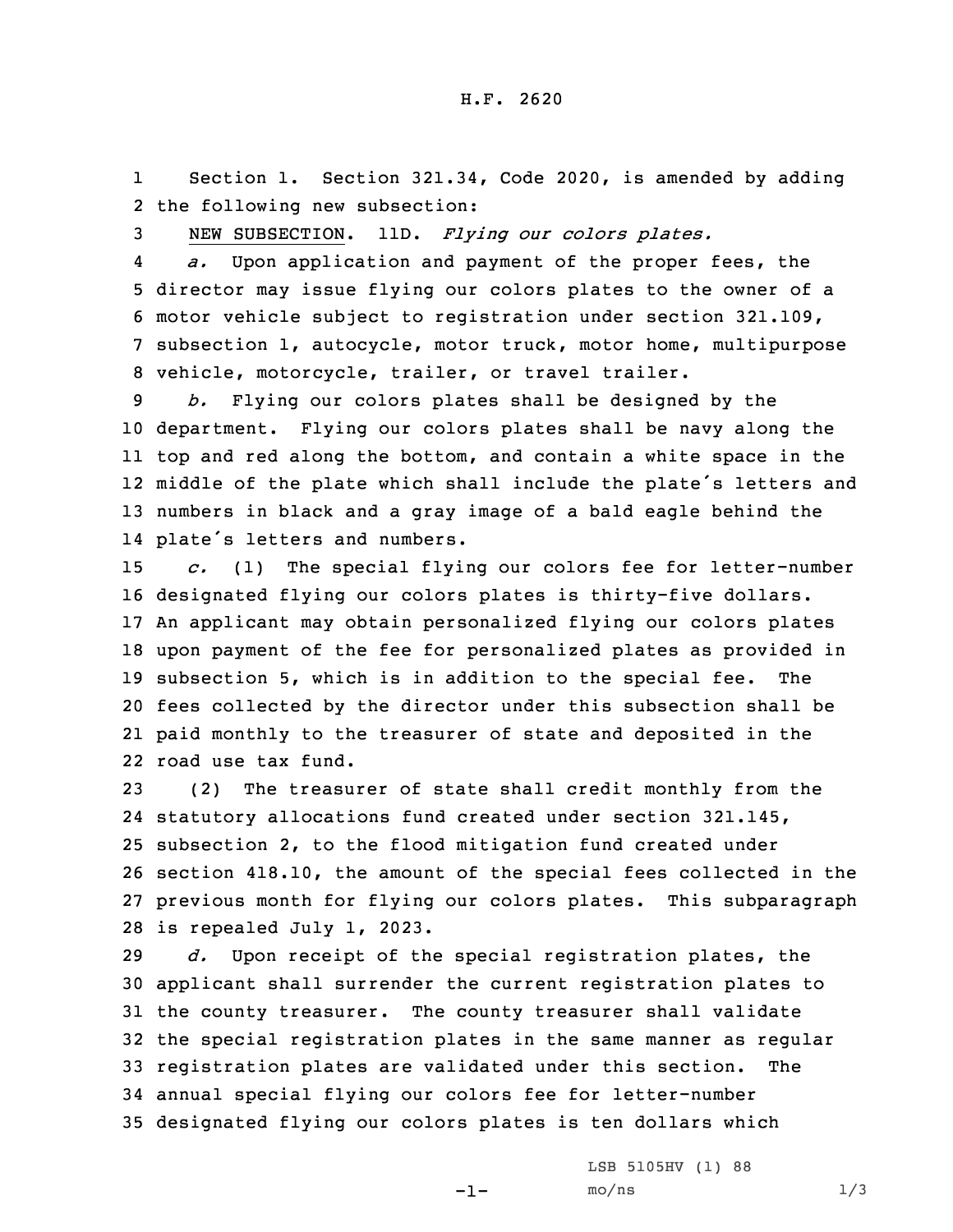shall be paid in addition to the regular annual registration 2 fee. The annual fee for personalized flying our colors plates is five dollars which shall be paid in addition to the annual special flying our colors fee and the regular annual registration fee. The annual special flying our colors fee shall be credited as provided under paragraph *"c"*.

7 Sec. 2. Section 321.166, subsection 9, Code 2020, is amended 8 to read as follows:

 9. Special registration plates issued pursuant to section 321.34, other than gold star, medal of honor, collegiate, ll fire fighter, natural resources, <del>and</del> blackout, and flying our colors registration plates, shall be consistent with the design and color of regular registration plates but shall provide <sup>a</sup> space on <sup>a</sup> portion of the plate for the purpose of allowing the placement of <sup>a</sup> distinguishing processed emblem or an organization decal. Special registration plates shall also comply with the requirements for regular registration plates as provided in this [section](https://www.legis.iowa.gov/docs/code/2020/321.166.pdf) to the extent the requirements are consistent with the section authorizing <sup>a</sup> particular special vehicle registration plate.

21

EXPLANATION

22 **The inclusion of this explanation does not constitute agreement with** <sup>23</sup> **the explanation's substance by the members of the general assembly.**

24 This bill authorizes the department of transportation (DOT) to issue flying our colors special registration plates. The bill requires that the flying our colors plate is to be designed with navy along the top, red along the bottom, and contain <sup>a</sup> white space in the middle of the plate which must include the plate's letters and numbers in black and an image of <sup>a</sup> bald eagle behind the plate's letters and numbers. The bill provides that <sup>a</sup> special flying our colors fee for letter-number designated flying our colors plates is \$35 and that an applicant may obtain personalized flying our colors plates upon the payment of the \$25 fee for personalized plates set forth under current law, which is in addition to the

 $-2-$ 

LSB 5105HV (1) 88  $mo/ns$  2/3